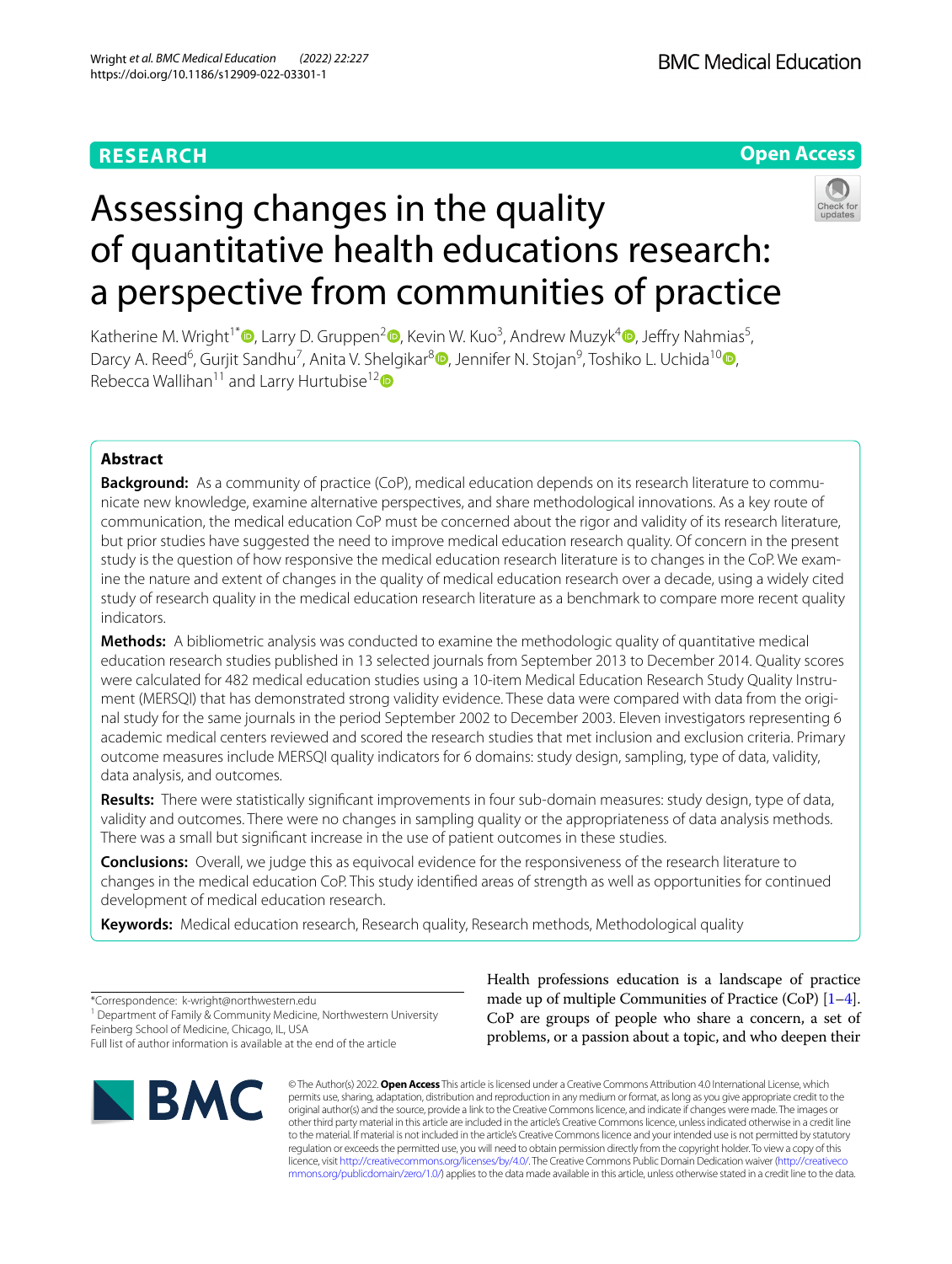Published research literature is clearly a critical component of an academic CoP. The scholarly literature reflects the three components of a CoP [\[2](#page-7-1)]. First, the published literature reflects the domain of a CoP. The domain is the common ground of relevant problems, topics of interest, knowledge, and practice that defne the contributions and participation of members of the community. The domain has boundaries that help defne the community as well as 'leading edges' for expanding or redirecting the domain.

Secondly, the literature refects the community and social fabric of the CoP. As a vehicle for communication, the literature enables shared ideas, knowledge, and priorities. It also refects the social networks within the community through collaborations and citations  $[6]$  $[6]$  $[6]$ . Thirdly, scholarly publications serve as a repository and resource of community practice. The literature is particularly important for identifying new techniques and methods, theoretical perspectives, fndings, and language for the community.

CoPs change over time as new members enter into the core of the community and older members leave. They change as the domain of the community shifts and grows or shrinks (becomes more specialized). Changes in practice also changes the CoP. Many changes in the medical education CoP can be identifed: the recent emphasis on competency-based education [\[7](#page-8-3), [8\]](#page-8-4), newer models of faculty development [[9](#page-8-5)], the comings and goings of diferent curricular models (systems-based, problem-based, teambased), the shift in a predominantly male community in the 1970s to an increasingly gender diverse community in the early twenty-frst century, and the movement from a preponderance of quantitative research methods to a breadth of quantitative, qualitative, and mixed methods.

Although change is inevitable in a CoP and the associated scholarly literature that is part of it, we know little about the dynamics of those changes. Of particular interest in the present paper is how and how quickly the characteristics of the scholarly literature change over time. Changes in the scholarly literature may be both the result of change as well as the agent of change in the CoP. Understanding the dynamics of change in the research literature informs appropriate selection and design of interventions to improve that communication stream within the medical education CoP.

Our research question for this study is "How much and what kinds of change take place in the quality of research literature for medical education over a (11 year) period of time?" The question of change in a CoP can be challenging. One must identify a specifc outcome to evaluate over some period of time but neither outcome nor time period are obvious. Gathering outcomes data over a period of time is also difficult, given the paucity of databases that preserve these kinds of data. Literature databases (e.g., MEDLINE) often serve as the data source for such studies, either through an analysis of outcomes that can be assessed over a period of time, such as the academic disciplines represented in research topics [\[10](#page-8-6)], or a longitudinal examination of specifc topics or themes, like clinical reasoning [[11](#page-8-7)].

Another methodological approach is to identify an historic study and seek to replicate it sometime later. By comparing results before and after some intervening period, investigators can make observations about changes and their potential implications. One example of this approach examined eight units of medical education research, comparing individual reports in a special issue of Academic Medicine with new interviews of the original unit directors 14 years later  $[12]$  $[12]$ . The investigators analyzed transitions in community characteristics such as research productivity, community membership, and goals of the community.

For the present study, we have elected to follow a similar method to this last example. We identifed a major study by Reed et al.  $[13]$  $[13]$ , which examined the methodological strengths and weaknesses of the concurrent medical education literature by analyzing studies published in 13 medical and medical education journals between September 2002 and December 2003.

Since this initial work, there has been continued growth in the numbers of medical education research journals and conferences, the number of advanced degree programs in medical education scholarship) [\[14](#page-8-10)], as well as the number of individuals engaged in medical education research. Regulatory agencies increasingly mandate more rigor in educational assessment and innovation [[15,](#page-8-11) [16\]](#page-8-12), and the research and publication environment has become more competitive. However, it is unknown how medical education research quality has changed in tandem with these changes in the CoP.

We sought to investigate the nature and magnitude of potential changes in medical education research quality by replicating Reed, et al.'s study 11 years after the original analysis. We explored the question of whether the quality of medical education research studies would have increased, decreased or remained constant when reassessed after a period of time, using the same measures of study quality and the same journals to gauge how changes in the scholarly literature may relate to evolution of the medical education CoP.

# **Methods**

# **Literature search and retrieval**

An informationist with expertise in conducting literature searches guided the development of the search strategy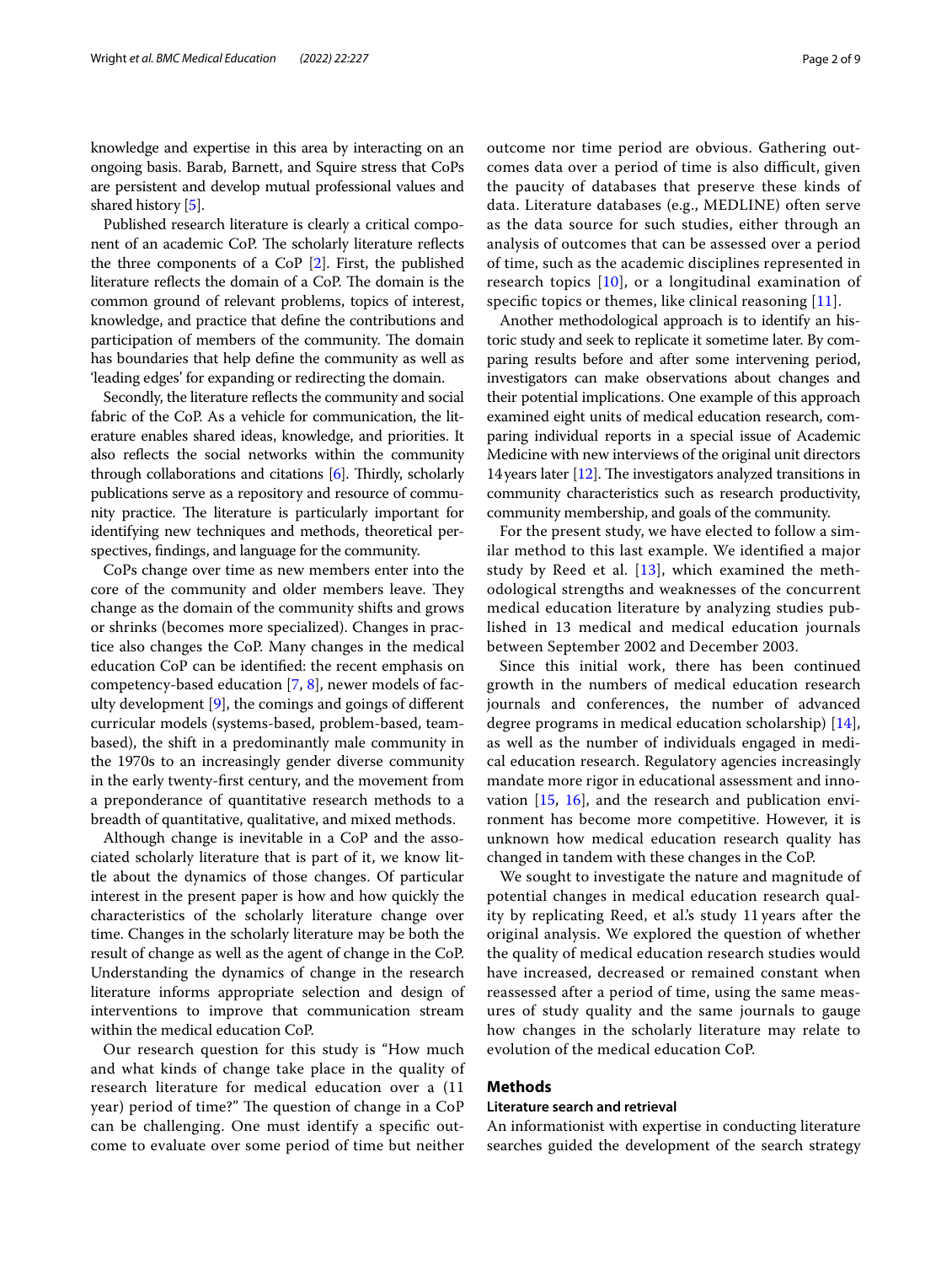with the goal of replicating Reed, et al. [13] using the same 13 peer-reviewed journals included in the initial study. These journals represent broad multidisciplinary medical research (JAMA, New England Journal of Medicine), seven core medical specialties (Academic Emergency Medicine, American Journal of Obstetrics and Gynecology, American Journal of Surgery, Annals of Internal Medicine, Family Medicine, Journal of General Internal Medicine, Pediatrics), as well as medical education-specifc journals (Academic Medicine, Medical Education, Medical Teacher, Teaching and Learning in Medicine). The search was conducted on MEDLINE for research studies published from 9/01/2013 to 12/31/2014 to match the timeframe of the original study and included the keywords medical education and medical education research; MeSH term: Education, Medical (see appendix for full search syntax). The interval between the first and subsequent sample of the literature (11years) refects the time period in which the authors established their collaboration and began the time-consuming work of literature screening and abstraction and then data analysis, writing and publication. While this is not intended primarily as an indicator of current literature quality, it does provide insight into the evolution of communities of practice in medical education.

#### **Eligibility screening**

Consistent with the previous study, medical education research was operationally defned as "any original research study pertaining to medical students, residents, fellows, faculty development, or continuing medical education for physicians" [\[13](#page-8-9)]. Studies focusing on patient education and/or non-physician clinicians were excluded. As in the original study, additional exclusion criteria were: qualitative studies (because the MERSQI does not assess the quality indicators of qualitative studies), metaanalyses and systematic reviews, clinical reviews, letters, editorials, and reports of educational interventions without any evaluation or outcomes.

Eleven of the authors participated in the screening and review process. As an initial calibration exercise, the research team reviewed articles outside the review sample for inclusion-exclusion decision agreement. Each of the 9286 articles in the review sample was then screened by arbitrary pairs of reviewers for inclusion-exclusion decisions. Disagreements between raters were arbitrated through group discussion until consensus was achieved. A kappa coefficient was calculated to estimate rater agreement in selection screening using a sub-sample of 10% (928 papers) and demonstrated moderate agreement between raters (Cohen kappa=0.43).

After the title and abstract screening, the full-text of all articles meeting inclusion criteria were retrieved. The same inclusion and exclusion criteria as the title/abstract screen were then applied to these full-text articles. The full-text articles that met inclusion-exclusion criteria were abstracted for the study variables.

### **Data abstraction**

We used the Medical Education Research Study Quality Instrument (MERSQI) [\[13\]](#page-8-9) to measure the methodological quality of medical education research studies. The MERSQI was designed to measure methodologic quality rather than the quality of reporting (but it is still dependent on the information provided in the written manuscript  $[17]$  $[17]$ ). This instrument includes 10 items grouped into 6 domains of study quality including: study design (with options of single group cross-sectional or single group post-test only; single group pre and post-test; non-randomized, 2 group; and randomized controlled experiment), sampling (number of institutions (1, 2, or more) and response rate (<50%, 50–74%;  $\geq$  75%), type of data (assessment by study subject; or objective measurement), validity evidence (internal structure, content, and relationships to other variables), data analysis (appropriateness and complexity), and outcomes (satisfaction, attitudes, perceptions, opinions, general facts; knowledge, skills; behaviors; patient/health care outcome). Each MERSQI domain has a maximum possible score of 3. Prior work documents an intraclass correlation coeffcient for interrater reliability ranging from 0.72 to 0.98 for scoring the 6 domains [\[13](#page-8-9)].

The MERSQI has excellent inter- and intra-rater reliability in addition to strong validity evidence related to construct, content, and internal structure. The original MERSQI report has been widely cited in the medical education literature (86 citations in PubMed as of 19 January 2021). It is frequently used as a quality measure in systematic and other reviews in a wide range of medical felds [[18–](#page-8-14)[20](#page-8-15)] Validity evidence for assessing methodological and research characteristics has been reported [[17,](#page-8-13) [21](#page-8-16)].

#### **Analyses**

Descriptive statistics were calculated to explore indicators of study quality. Current data were compared to the Reed, et al., [\[13](#page-8-9)] results using chi-square tests for relative frequency data and t-tests for comparison of mean scores. The primary outcomes were the six mean MER-SQI scores for the individual categories of study quality. These were calculated by standardizing the percentage of total achievable points after accounting for "not applicable" responses. A total score was not computed for the MERSQI, following recommendations of the original authors [\[17](#page-8-13)] .For all analyses, a two-tailed alpha level of 0.05 was used to determine statistical signifcance. Efect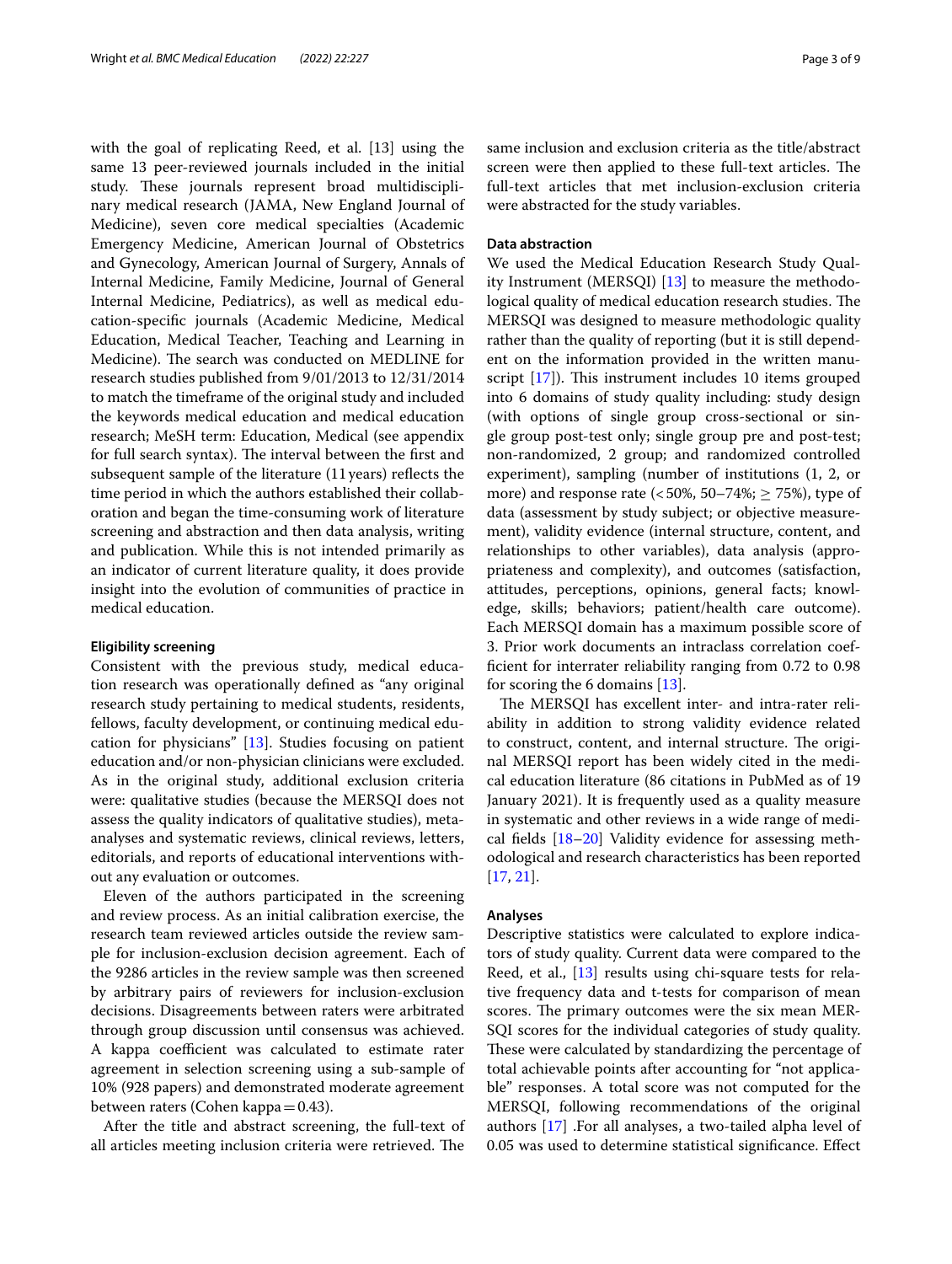sizes are reported for all comparisons; Cohen's d for t-tests and h for tests of two proportions [\[22\]](#page-8-17) (Table [1](#page-4-0)). Data were analyzed using SPSS version 24 for Mac (IBM Corp., Armonk, New York) and R version 3.4.3 for Mac (R Foundation for Statistical Computing, Vienna, Austria).

The Northwestern University Institutional Review Board deemed this study exempt from review (STU00205046).

# **Results**

# **Identifcation of studies**

A total of 9286 articles were initially identifed by the search. After inclusion and exclusion screening, 877 (9.4%) articles remained. Full text articles were retrieved for these 877 articles and screened again, using the same inclusion and exclusion criteria. This resulted in 482 (55.0%) articles that went on to be coded for quality using the MERSQI tool. A summary of the eligibility screening process is presented in Fig. [1](#page-5-0). Overall, 482 (5.2%) articles met eligibility criteria from the 2013–14 sample, compared to 210 articles (2.5%) out of 8505 total publications in the original Reed et al. study from 2002 to 03.

# **Comparisons of study quality measures between 2002 and 03 vs. 2013–14**

Consistent with the prior study, the highest mean domain quality score in the replication review was for the data analysis domain (mean  $=$  2.6, SD 2.6, Table [1\)](#page-4-0). The overall MERSQI score increased from 9.9 (SD 2.3) to 10.7 (SD 2.6) between 2002 and 03 and 2013–14 ( $p < 0.001$ ). Of the six domains of study quality measured by the MER-SQI, there were statistically signifcant improvements in four measures: study design, type of data, validity and outcomes. Scores that did not change signifcantly in the time between the two analyses were in the domains of data analysis and sampling.

The mean score on the study design domain improved from 1.3 to 1.4 ( $p < 0.01$ ), but there were no statistically signifcant changes for any specifc type of study design. The majority  $(64.1\%)$  of designs continued to be single group cross-sectional or post-test only. Randomized control designs were still infrequent, although their relative proportion among published studies increased almost four-fold over this time period, from 2.9 to 11.0% of included studies.

For the sampling domain, the proportion of studies that were multi-institutional was stable over this period. Despite calls for more collaborative, multi-institutional research, there was little change over the intervening decade, with the majority of papers (62.2%) continuing to be single-institution studies.

The 2013–14 set of studies had a significantly greater use of objective measurements than the prior cohort of studies (45.7% of articles in 2002–03 and 54.4% of articles in 2013–14,  $p < 0.001$ ).

The reporting of validity evidence for medical education research studies was a frequent defciency in the literature from 2002 to 03 and, although there was a statistically signifcant improvement (from 0.69 in 2002–03 to 1.06 in 2013–14,  $p < 0.001$ ), this was still the lowest scoring domain among all of the MERSQI dimensions (mean=1.06 out of a possible maximum score of 3.00). The 2013–2014 analysis showed increased reporting of all three forms of validity evidence (internal structure, content, relationship to other variables) analyzed using the MERSQI, compared to the 2002–03 analysis.

The highest scores were in the domain of data analysis (2.6 and 2.6 out of 3.0, in 2002–03 and 2013–14, respectively), and these did not change signifcantly over the study time period ( $p = 0.22$ ). The large majority of studies in both time periods were considered to have appropriate data analysis procedures for the data reported and most went beyond simple descriptive statistics to refect the number and relationship among variables in the study.

Study outcome scores showed a small but statistically signifcant increase from the 2002–03 sample to the 2013–14 sample (means = 1.4 vs. 1.6,  $p = 0.01$ ). The most common outcomes in both samples were attitudes, satisfaction, perceptions, opinions and general facts (48.6% of articles in 2002–03 and 41.3% of articles in 2013–14,  $p < .0.01$ )). Patient and health care outcomes were reported almost four times more frequently in the 2013–14 sample compared to the previous sample (2.4% of articles in 2002–03 and 9.1% of articles in 2013–14), yet these important outcomes were still reported in only a small fraction of medical education research studies.

# **Discussion**

The larger CoP for medical education research has changed over the past couple of decades in ways that these results may reflect. There has been an increase in the number of medical education research journals. This may have acted to decrease the number of submissions to the journals included in this study by spreading potential publications across a greater number of outlets. On the other hand, the percentage of articles meeting study inclusion criteria more than doubled from 2.5% in 2002– 03 to 5.2% in 2013–14, which may indicate that these high-impact journals are attracting more high-quality submissions while less rigorous work has other outlets.

Similarly, the proliferation of professional societies and academic conferences related to medical education globally has grown signifcantly, which suggests that there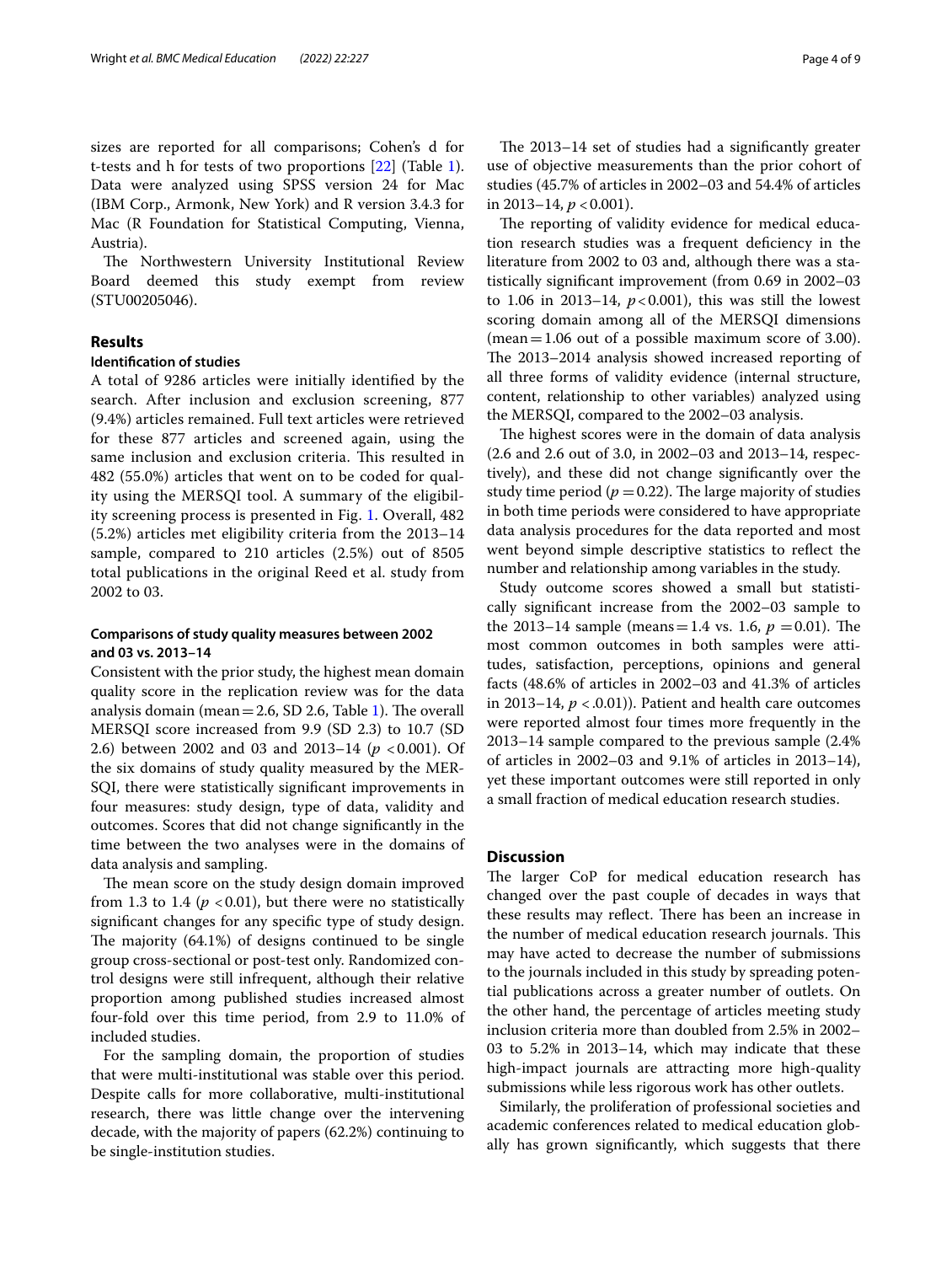<span id="page-4-0"></span>**Table 1** MERSQI domain and item scores for two cohorts of medical education research studies (published between 2002 and 2003 and 2013–2014)

| <b>Domain</b>                              | Item                                                                    |              | Item Score Maximum<br><b>Domain</b><br>Score | <b>Original Study Manuscripts</b><br>$(n=210)$ |                             | <b>Replication Study</b><br>Manuscripts ( $n = 482$ ) |                             |                      |
|--------------------------------------------|-------------------------------------------------------------------------|--------------|----------------------------------------------|------------------------------------------------|-----------------------------|-------------------------------------------------------|-----------------------------|----------------------|
|                                            |                                                                         |              |                                              | Domain<br>Score mean<br>(SD)                   | Studies % (N)               | <b>Domain</b><br>Score mean<br>(SD)                   | Studies % (N)               | P value <sup>b</sup> |
| Study Design                               |                                                                         |              | 3                                            | 1.28(0.47)                                     |                             | 1.41(0.66)                                            |                             | 0.01 <sup>b</sup>    |
|                                            | 1. Study Design                                                         |              |                                              |                                                |                             |                                                       |                             |                      |
|                                            | Single group cross- 1<br>sectional or single<br>group post-test<br>only |              |                                              |                                                | 66.7 (140)                  |                                                       | 64.1 (309)                  |                      |
|                                            | Single group pre<br>and post-test                                       | 1.5          |                                              |                                                | 15.7(33)                    |                                                       | 11.4(55)                    |                      |
|                                            | Non-randomized,<br>2 group                                              | 2            |                                              |                                                | 14.8(31)                    |                                                       | 13.5(65)                    |                      |
|                                            | Randomized con-<br>trolled experiment                                   | 3            |                                              |                                                | 2.9(6)                      |                                                       | 11.0(53)                    |                      |
| Sampling                                   |                                                                         |              | 3                                            | 1.90(0.65)                                     |                             | 1.92(0.61)                                            |                             | 0.71                 |
|                                            | 2. Institutions                                                         |              |                                              |                                                |                             |                                                       |                             |                      |
|                                            | Single institution                                                      | 0.5          |                                              |                                                | 64.3 (135)                  |                                                       | 62.2 (300)                  |                      |
|                                            | Two institutions                                                        | $\mathbf{1}$ |                                              |                                                | 3.8(8)                      |                                                       | 3.5(17)                     |                      |
|                                            | More than 2 insti-<br>tutions                                           | 1.5          |                                              |                                                | 31.9 (67)                   |                                                       | 34.2 (165)                  |                      |
|                                            | 3. Response Rate                                                        |              |                                              |                                                |                             |                                                       |                             |                      |
|                                            | Not applicable                                                          |              |                                              |                                                | 14.3(30)                    |                                                       | 14.2(68)                    |                      |
|                                            | Response<br>rate $<$ 50% or not<br>reported                             | 0.5          |                                              |                                                | 33.3 (60/180) <sup>a</sup>  |                                                       | 34.7 (143/414) <sup>a</sup> |                      |
|                                            | Response rate<br>50-74%                                                 | $\mathbf{1}$ |                                              |                                                | 21.7 (39/180) <sup>a</sup>  |                                                       | $21.4 (88/414)^a$           |                      |
|                                            | Response<br>rate $\geq$ 75%                                             | 1.5          |                                              |                                                | 45.0 (81/180) <sup>a</sup>  |                                                       | 44.0 (181/414) <sup>a</sup> |                      |
| Type of Data                               |                                                                         |              | 3                                            | 1.91(0.99)                                     |                             | 2.09(.99)                                             |                             | 0.03 <sup>b</sup>    |
|                                            | 4. Type of Data                                                         |              |                                              |                                                |                             |                                                       |                             |                      |
|                                            | Assessment by<br>study subject                                          | $\mathbf{1}$ |                                              |                                                | 54.3 (114)                  |                                                       | 45.6 (220)                  |                      |
|                                            | Objective meas-<br>urement                                              | 3            |                                              |                                                | 45.7 (96)                   |                                                       | 54.4 (262)                  |                      |
| Validity of Evaluation Instruments' Scores |                                                                         |              | 3                                            | 0.69(0.93)                                     |                             | 1.06(1.07)                                            |                             | < 0.001 <sup>b</sup> |
|                                            | 5. Internal Struc-<br>ture                                              |              |                                              |                                                |                             |                                                       |                             |                      |
|                                            | Not applicable                                                          |              |                                              |                                                | 11.9(25)                    |                                                       | 5.4(26)                     |                      |
|                                            | Not reported                                                            | $\mathbf 0$  |                                              |                                                | 74.6 (138/185) <sup>a</sup> |                                                       | 71.1 (324/456) <sup>a</sup> |                      |
|                                            | Reported                                                                | $\mathbf{1}$ |                                              |                                                | 25.4 (47/185) <sup>a</sup>  |                                                       | 28.9 (132/456) <sup>a</sup> |                      |
|                                            | 6. Content                                                              |              |                                              |                                                |                             |                                                       |                             |                      |
|                                            | Not applicable                                                          |              |                                              |                                                | 11.9(25)                    |                                                       | 5.4(26)                     |                      |
|                                            | Not reported                                                            | $\mathbf 0$  |                                              |                                                | 71.4 (132/185) <sup>a</sup> |                                                       | 63.4 (289/456) <sup>a</sup> |                      |
|                                            | Reported                                                                | $\mathbf{1}$ |                                              |                                                | 28.6 (53/185) <sup>a</sup>  |                                                       | 36.6 (167/456) <sup>a</sup> |                      |
|                                            | 7. Relationships to<br>other variables                                  |              |                                              |                                                |                             |                                                       |                             |                      |
|                                            | Not applicable                                                          |              |                                              |                                                | 11.9(25)                    |                                                       | 5.4(26)                     |                      |
|                                            | Not reported                                                            | $\mathbf 0$  |                                              |                                                | 84.9 (157/185) <sup>a</sup> |                                                       | 59.4 (271/456) <sup>a</sup> |                      |
|                                            | Reported                                                                | $\mathbf{1}$ |                                              |                                                | 15.1 (28/185) <sup>a</sup>  |                                                       | 40.6 (185/456) <sup>a</sup> |                      |
| Data Analysis                              |                                                                         |              | 3                                            | 2.58(0.65)                                     |                             | 2.64(0.57)                                            |                             | 0.22                 |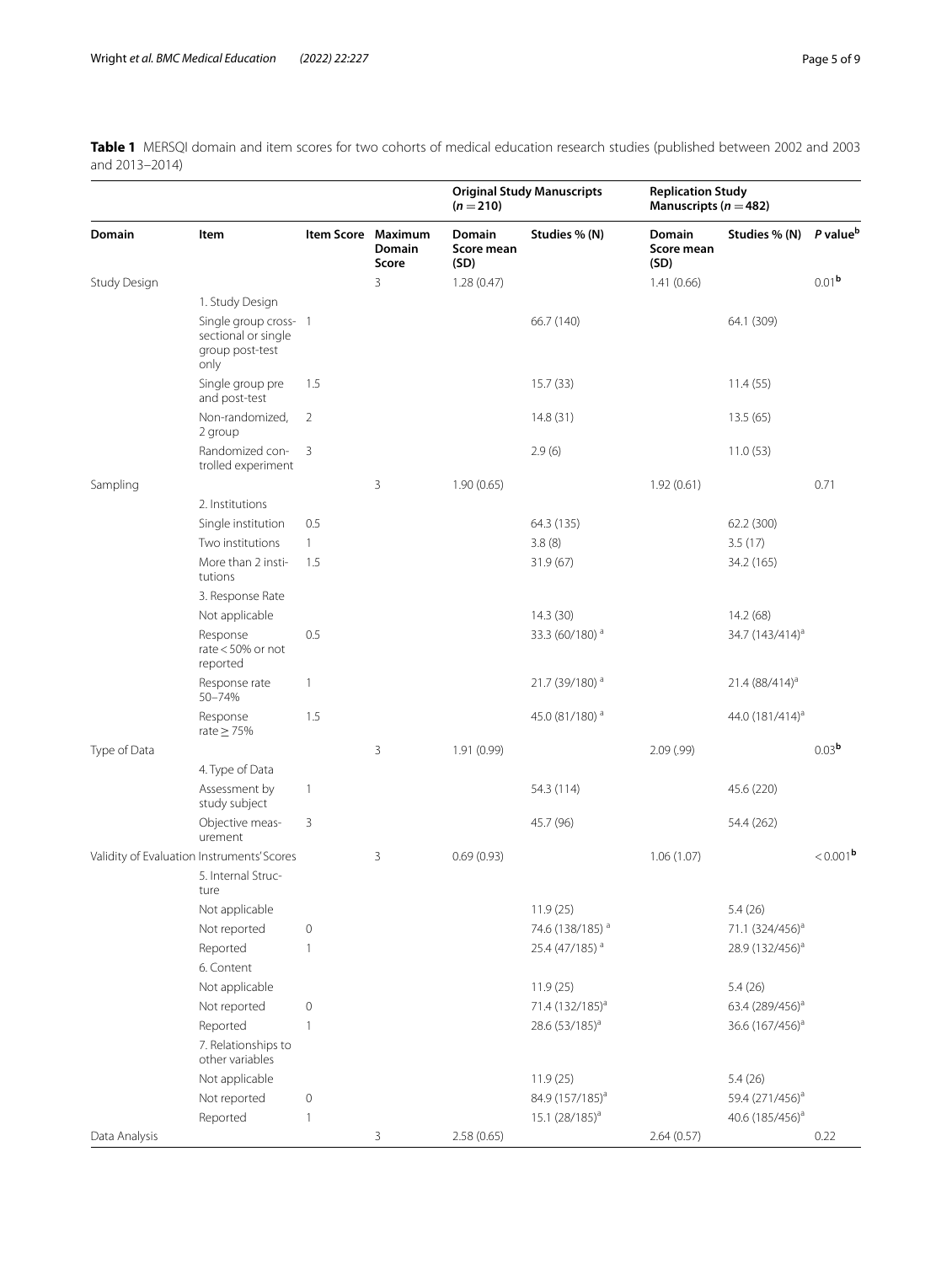# **Table 1** (continued)

|              |                                                                           |                |    | $(n=210)$  | <b>Original Study Manuscripts</b> |              | <b>Replication Study</b><br>Manuscripts ( $n = 482$ ) |                   |
|--------------|---------------------------------------------------------------------------|----------------|----|------------|-----------------------------------|--------------|-------------------------------------------------------|-------------------|
|              | 8. Appropriateness<br>of analysis                                         |                |    |            |                                   |              |                                                       |                   |
|              | Data analysis inap- 0<br>propriate for study<br>design or type of<br>data |                |    |            | 13.8 (29)                         |              | 6.6(32)                                               |                   |
|              | Data analysis<br>appropriate for<br>study design and<br>type of data      | 1              |    |            | 86.2 (181)                        |              | 93.4 (450)                                            |                   |
|              | 9. Sophistication of<br>analysis                                          |                |    |            |                                   |              |                                                       |                   |
|              | Descriptive analy-<br>sis only                                            | $\overline{1}$ |    |            | 27.6 (58)                         |              | 29.9 (144)                                            |                   |
|              | Beyond descriptive 2<br>analysis                                          |                |    |            | 72.4 (152)                        |              | 70.1 (338)                                            |                   |
| Outcome      |                                                                           |                | 3  | 1.44(0.50) |                                   | 1.56(0.61)   |                                                       | 0.01 <sup>b</sup> |
|              | 10. Outcome                                                               |                |    |            |                                   |              |                                                       |                   |
|              | Satisfaction, atti-<br>tudes, perceptions,<br>opinions, general<br>facts  | $\mathbf{1}$   |    |            | 48.6 (102)                        |              | 41.3 (199)                                            |                   |
|              | Knowledge, skills                                                         | 1.5            |    |            | 19.5(41)                          |              | 24.1 (116)                                            |                   |
|              | Behaviors                                                                 | $\overline{2}$ |    |            | 29.5 (62)                         |              | 25.5 (123)                                            |                   |
|              | Patient/health care 3<br>outcome                                          |                |    |            | 2.4(5)                            |              | 9.1(44)                                               |                   |
| <b>Total</b> |                                                                           |                | 18 | 9.95(2.34) |                                   | 10.71 (2.62) |                                                       | $< 0.001b$        |

<sup>a</sup> Percentage based on studies without a "not applicable" rating

**<sup>b</sup>** Statistically signifcant at the .05 level

<span id="page-5-0"></span>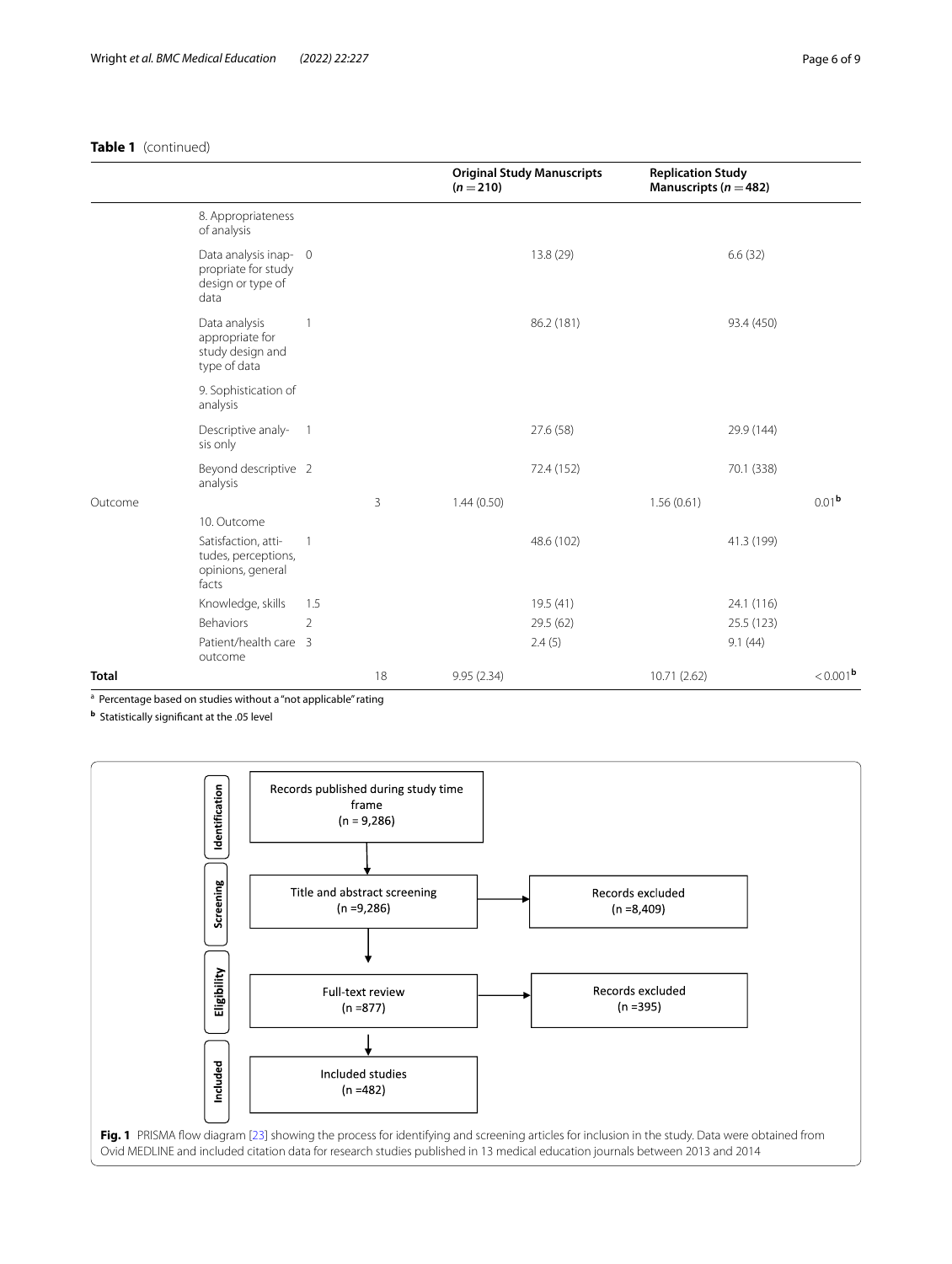These findings suggest that the methodological quality of quantitative medical education research improved from  $2002$  to  $03$  to  $2013-14$ . This is encouraging, given the established need for increased methodological rigor, eforts to increase faculty skills in education research, and the recognized importance of a robust evidence base in medical education  $[24]$  $[24]$  $[24]$ . The improvement in methodologic quality refects growth in both the domain of the CoP as well as the practice of medical education research itself.

Some of the most challenging components of study quality within medical education had notable gains between the two time periods. In particular, the inclusion of and attention to validity evidence for the measures used in the studies increased signifcantly from  $2002$  to 03 to  $2013-14$ . The medical education research community has called for an emphasis on validity evidence for more than 20 years  $[25-28]$  $[25-28]$ . This, therefore, is a welcome improvement in medical education research quality as defned by the accuracy and relevance of the measurement methods used to acquire data. Reporting of patient and healthcare outcomes also increased nearly four-fold. Although only 9.1% of studies assessed patient outcomes in the 2013–14 cohort, this is an important step towards the ultimate goal of medical education—to improve health. At the same time, there was a comparable decrease in reliance on learner self-reported data such as satisfaction, opinions and self-assessments as primary outcome measures.

Our analysis also reveals that randomized controlled trials (RCTs) were being used more frequently in medical education in our analysis compared to the 2002–03, although RCTs still comprised only 11% of education studies. While RCTs are viewed as the gold standard in the clinical world, that is not necessarily the case in education. RCTs can be costly and time consuming to conduct and, in medical education, they may violate ethical principles related to withholding a potentially benefcial educational intervention from the learners who are randomized to the control arm. A well-designed quasi-experiment may generate more meaningful evidence than a poorly designed RCT. Methodological and ethical limitations unique to medical education warrant ongoing discussion around best practices in research design.

In 2013–14, nearly two thirds of education research studies still used single group designs. Single group studies are more convenient to conduct and often refect the natural environment of education, which tends to provide curricular and teaching innovations for the entire learner group rather than segregate them into comparison conditions. Nonetheless, reliance on single-group designs hinders interpretation of the efects of the studied educational interventions.

Similarly, almost two-thirds of the studies in both samples were conducted at single institutions. This limits the generalizability of these studies to other settings, learners, and contexts. The lack of growth in multi-institutional studies over the period of this study is a concern and may partially refect limited funding for medical education research. Indeed, in the 2002–03 cohort there was a much greater proportion of multiinstitutional studies among studies with higher levels of funding, as multi-institutional collaboration facilitates rigorous, generalizable research but requires additional resources [[29\]](#page-8-22).

This study has several limitations. While the follow-up time period of 2013–14 is not current, the goal of this study was to examine the change in methodologic quality of medical education research and how the CoP is evolving, not to give a current snapshot of the medical education literature.

We also note that the MERSQI assesses aspects of study design, not study hypotheses or research questions. Study design needs to match the research question and single group, post study assessment may be a perfectly appropriate design for some research questions. In other words, our analyses implicitly assume that the content, focus, and questions are more or less consistent from the initial to the comparison time period. If that is not the case, changes in study design quality become more difficult to interpret. Another limitation of MERSQI is its lack of assessment of quality indicators of qualitative studies. The evolving interest in use of qualitative studies in medical education research demonstrates a shift in the CoP's priorities, as qualitative studies have become foundational in medical education and other health professions education research.

Reviewers were not blind to the study authors or journals. We attempted to mitigate this issue by asking reviewers to recuse themselves from the review if a potential confict of interest was noted. Additionally, inter-rater agreement on the screening decisions was only moderate (Cohen kappa $=0.43$ ), which attenuates the ability to make statistically signifcant distinctions between our results and those of Reed et al. [\[13](#page-8-9)]. We acknowledge that our quality ratings were derived from published reports only, and publication requirements and practices (e.g., electronic appendices and other supplemental information) may limit the data that are included in publications, thereby impacting MERSQI scores. However, this was necessary to provide comparable data to Reed et al. [\[13](#page-8-9)].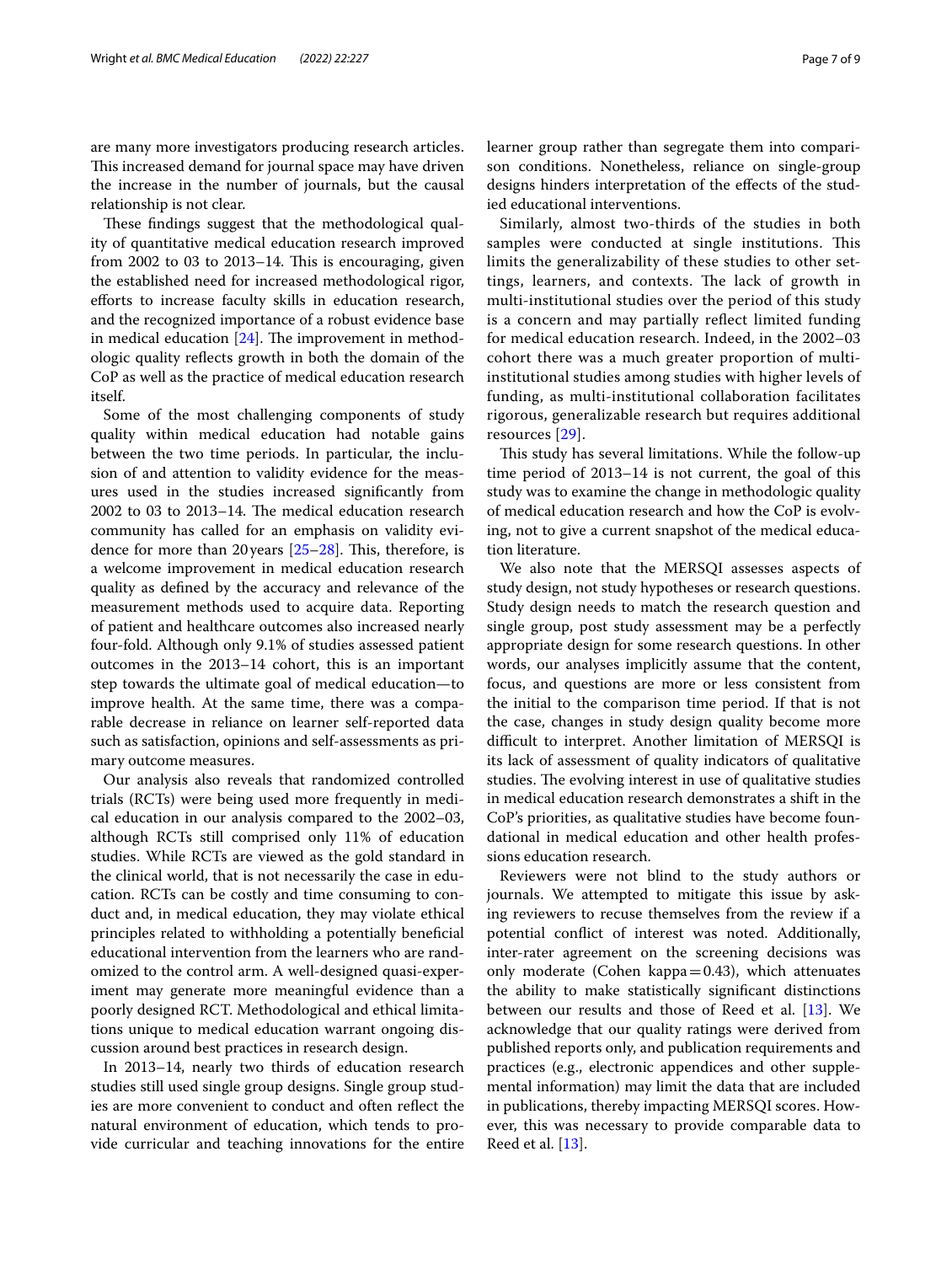In addition, in order to compare our data to Reed et al., our study focused solely on the journals that were included in the 2002–03 cohort. In contrast, an examination of all published education studies (across a wider array of journals) would provide useful data on the full body of medical education research. There has been a proliferation of journals that accept or are devoted to medical education research, but these new journals were excluded from this analysis to maintain consistency with the original study.

It is also very important to note that the original study and this replication only examined quantitative research. Any changes to the number and rigor of qualitative studies was not addressed in this study. To the extent that qualitative studies emphasize exploratory investigations and deeper understanding of mechanisms and phenomena, it may be that the inclusion of qualitative studies would increase the preponderance of outcomes in the attitudes, perceptions and opinions category over patient and health care outcomes.

Despite these limitations, our study may serve as a data point to chart the evolution of medical education research quality and its impact on the medical education research CoP. We found that quality improved from 2002 to 03 to 2013–14 as measured by the MERSQI. By 2013–14, a greater proportion of studies reported validity evidence and used patient-centered endpoints and more rigorous study designs. With continued attention to these areas, medical education research quality could continue to rise in coming years. Medical education research quality is positively associated with research funding [[30](#page-8-23)] and this characteristic of the CoP may drive increases in resources dedicated to medical education resources. Engagement of the medical education research CoP with professional organizations, governmental and non-governmental groups may further support development of a high quality evidence base to guide medical education practice and further improve patient outcomes.

In terms of the larger question of how the research literature serves as a means of communication for the medical education CoP, these results may be a glass half full or half empty. Indeed, some characteristics of the literature show improvement over an 11-year period, yet others do not. The pace of change might also be disappointing to some who hope to see a more rapid transformation of the CoP toward an evidence base in education that supports adoption of new models of medical care, greater access to care, and a responsive educational system. Although the interpretation of these fndings are open to discussion, we believe it does provide some encouragement for eforts to map the changes in the CoP with changes in one of its primary means of communicating information, values, and perspectives.

#### **Abbreviations**

CoP: Community of Practice; MERSQI: Medical Education Research Study Quality Instrument.

# **Supplementary Information**

The online version contains supplementary material available at [https://doi.](https://doi.org/10.1186/s12909-022-03301-1) [org/10.1186/s12909-022-03301-1](https://doi.org/10.1186/s12909-022-03301-1).

**Additional fle 1.**

#### **Acknowledgements**

The authors wish to thank Emily C. Ginier, MLIS for her assistance retrieving articles.

#### **Authors' contributions**

All authors wrote and edited the main manuscript text. K.W. analyzed data and prepared the fgures. The author(s) read and approved the fnal manuscript.

#### **Funding**

This project was partially supported by a Central Group on Educational Afairs (CGEA) mini-grant.

#### **Availability of data and materials**

Data were obtained from Ovid MEDLINE.

#### **Declarations**

#### **Ethics approval and consent to participate**

The Northwestern University Institutional Review Board deemed this study exempt from review (STU00205046).

#### **Consent for publication**

N/A.

# **Competing interests**

The authors have nothing to disclose.

#### **Author details**

<sup>1</sup> Department of Family & Community Medicine, Northwestern University Feinberg School of Medicine, Chicago, IL, USA. <sup>2</sup> Department of Learning Health Sciences, University of Michigan, Ann Arbor, MI, USA. <sup>3</sup> Stanford University, Palo Alto, CA, USA. 4 Department of Medical Education, Duke University, Durham, NC, USA.<sup>5</sup> University of California, Irvine, Orange, CA, USA.<sup>6</sup> Mayo Clinic College of Medicine and Science, Rochester, MN, USA.<sup>7</sup> Department of Surgery, University of Michigan, Ann Arbor, MI, USA. <sup>8</sup> Department of Neurology, University of Michigan, Ann Arbor, MI, USA. <sup>9</sup> Departments of Internal Medicine and Pediatrics, University of Michigan, Ann Arbor, MI, USA. <sup>10</sup>Northwestern University Feinberg School of Medicine, Chicago, IL, USA. <sup>11</sup>General Pediatrics Residency, Nationwide Children's Hospital & The Ohio State College of Medicine, Columbus, OH, USA. 12The Michael V. Drake Institute for Teaching and Learning, The Ohio State University, Columbus, OH, USA.

#### Received: 15 November 2021 Accepted: 28 March 2022 Published online: 01 April 2022

# **References**

- <span id="page-7-0"></span>1. Wenger EC, Snyder WM. Communities of practice: the organizational frontier. Harv Bus Rev. 2000;78:139–45. [https://doi.org/10.1177/01708](https://doi.org/10.1177/0170840603024003909) [40603024003909](https://doi.org/10.1177/0170840603024003909) http://www.stevens-tech.edu/cce/NEW/PDFs/commprac.pdf.
- <span id="page-7-1"></span>2. Wenger E, McDermott RA, Snyder W. Cultivating communities of practice: a guide to managing knowledge. Boston: Harvard Business Review Press; 2002.
- 3. van der Vleuten CPM. Medical education research: a vibrant community of research and education practice. Med Educ. 2014;48(8):761–7. [https://](https://doi.org/10.1111/medu.12508)